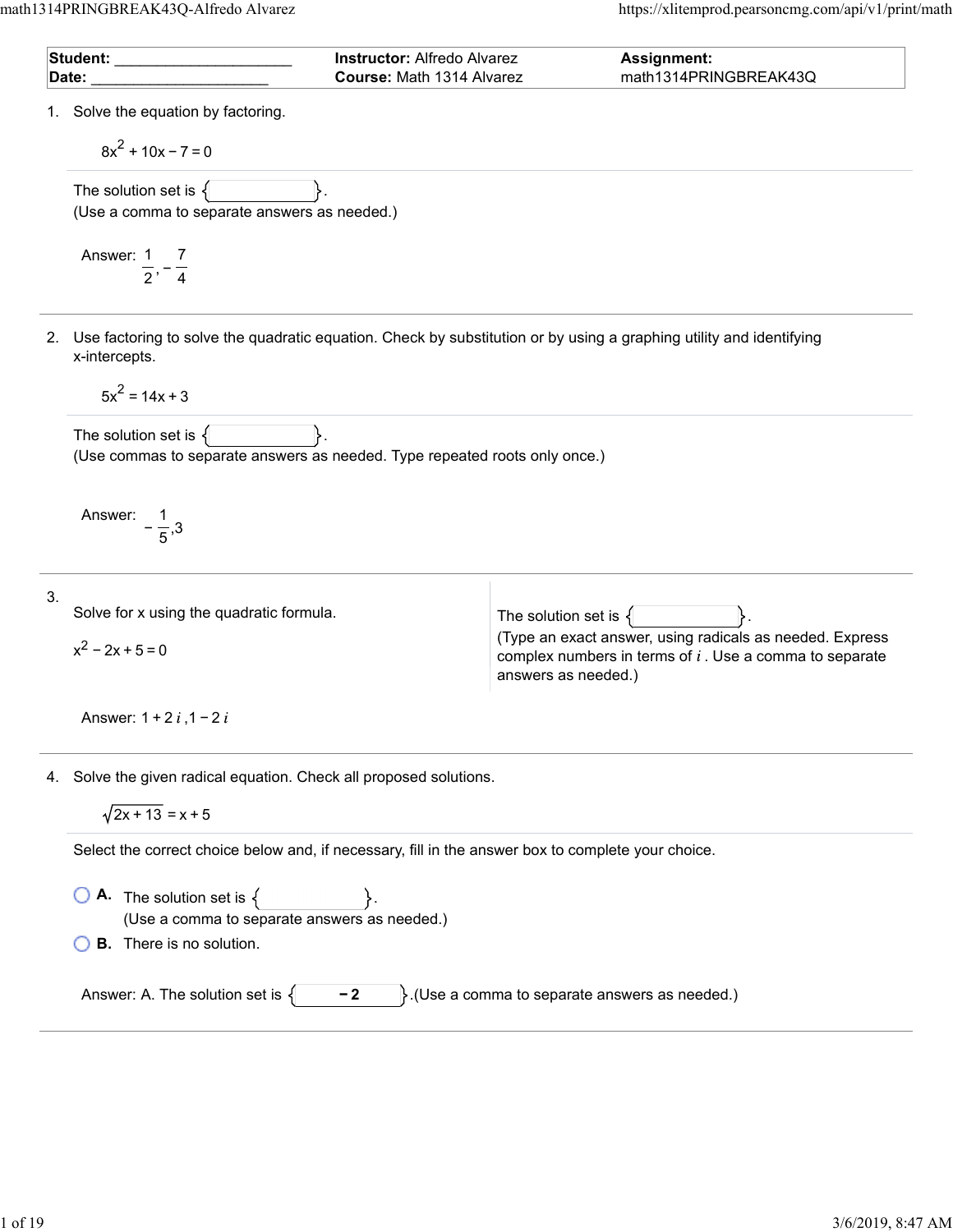- 5. Use the graph to determine
	- **(a)** open intervals on which the function is increasing, if any.
	- **(b)** open intervals on which the function is decreasing, if any.
	- **(c)** open intervals on which the function is constant, if any.



**(a)** Select the correct choice below and, if necessary, fill in the answer box to complete your choice.

- **A.** The function is increasing on the interval(s) . (Type your answer in interval notation. Use a comma to separate answers as needed.)
- **B.** The function is never increasing.
- **(b)** Select the correct choice below and, if necessary, fill in the answer box to complete your choice.
- **A.** The function is decreasing on the interval(s) . (Type your answer in interval notation. Use a comma to separate answers as needed.)
- **B.** The function is never decreasing.
- **(c)** Select the correct choice below and, if necessary, fill in the answer box to complete your choice.
- **A**. The function is constant on the interval(s) **A**. (Type your answer in interval notation. Use a comma to separate answers as needed.)
- **B.** The function is never constant.

Answers A. The function is increasing on the interval(s)  $|(-\infty, 2), (3, 4)$ 

(Type your answer in interval notation. Use a comma to separate answers as needed.)

A. The function is decreasing on the interval(s)  $(2, 3)$ ,  $(4, \infty)$ 

(Type your answer in interval notation. Use a comma to separate answers as needed.)

B. The function is never constant.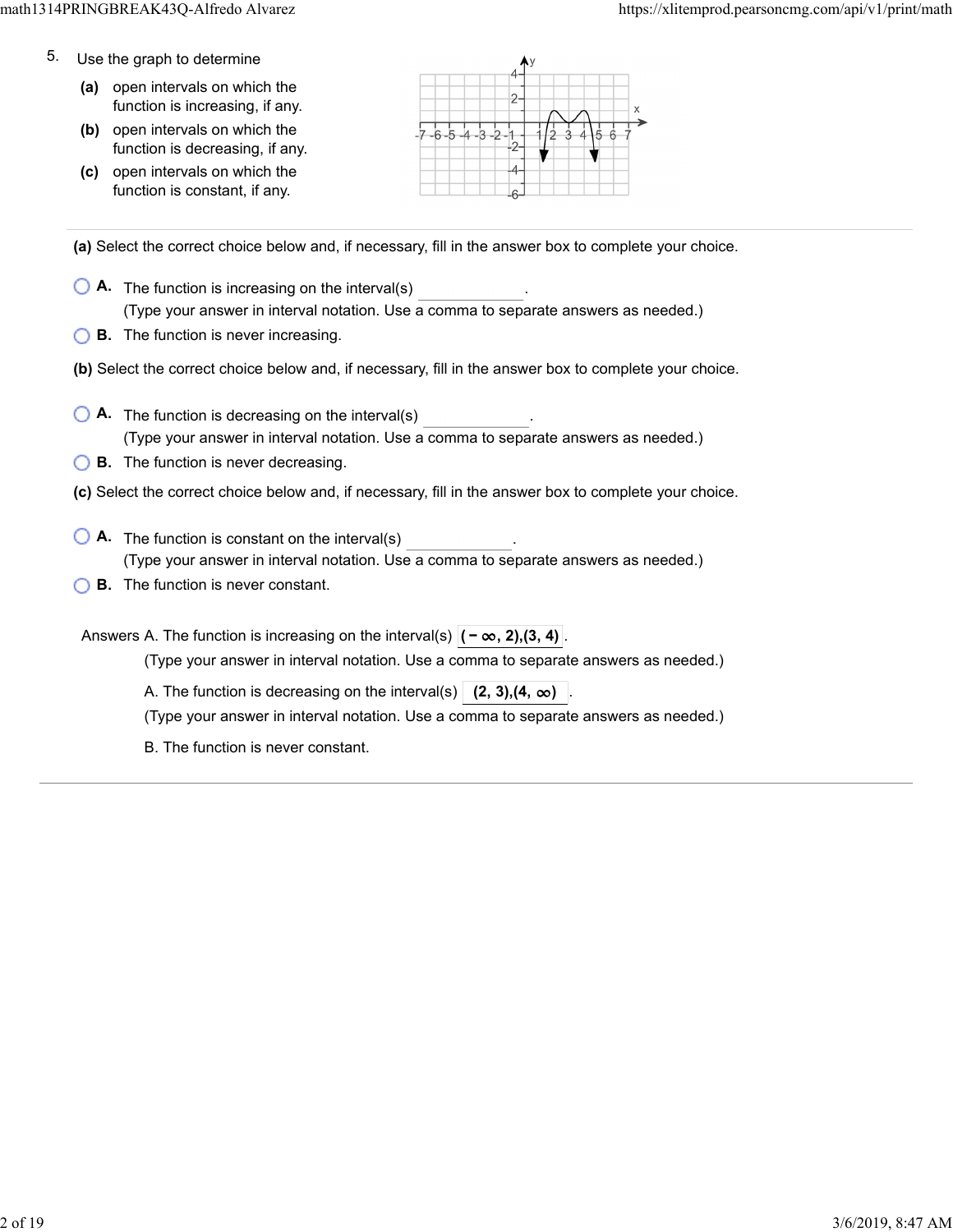| 6. | The graph and equation of the function f are given.<br>a. Use the graph to find any values at which f has a relative<br>maximum, and use the equation to calculate the relative<br>maximum for each value.<br><b>b.</b> Use the graph to find any values at which f has a relative<br>minimum, and use the equation to calculate the relative<br>minimum for each value. | $f(x) = 2x^3 - 6x^2 - 18x + 6$<br>$[-5,5,1]$ by $[-60,60,10]$ |
|----|--------------------------------------------------------------------------------------------------------------------------------------------------------------------------------------------------------------------------------------------------------------------------------------------------------------------------------------------------------------------------|---------------------------------------------------------------|
|    | a. Select the correct choice below and, if necessary, fill in the answer boxes to complete your choice.                                                                                                                                                                                                                                                                  |                                                               |
|    |                                                                                                                                                                                                                                                                                                                                                                          |                                                               |
|    | A. The function f has (a) relative maxima(maximum) at                                                                                                                                                                                                                                                                                                                    | and the relative                                              |
|    | maxima(maximum) are(is)<br>(Use a comma to separate answers as needed.)                                                                                                                                                                                                                                                                                                  |                                                               |
|    | <b>B.</b> The function f has no relative maxima.                                                                                                                                                                                                                                                                                                                         |                                                               |
|    |                                                                                                                                                                                                                                                                                                                                                                          |                                                               |
|    | b. Select the correct choice below and, if necessary, fill in the answer boxes to complete your choice.                                                                                                                                                                                                                                                                  |                                                               |
|    | A. The function f has (a) relative minima(minimum) at                                                                                                                                                                                                                                                                                                                    | and the relative                                              |
|    | minima(minimum) are(is)                                                                                                                                                                                                                                                                                                                                                  |                                                               |
|    | (Use a comma to separate answers as needed.)                                                                                                                                                                                                                                                                                                                             |                                                               |
|    | <b>B.</b> The function f has no relative minima.                                                                                                                                                                                                                                                                                                                         |                                                               |
|    |                                                                                                                                                                                                                                                                                                                                                                          |                                                               |
|    | Answers A.                                                                                                                                                                                                                                                                                                                                                               |                                                               |
|    | The function f has (a) relative maxima(maximum) at $ $<br>16                                                                                                                                                                                                                                                                                                             | and the relative maxima(maximum) are(is)<br>-1                |
|    | (Use a comma to separate answers as needed.)                                                                                                                                                                                                                                                                                                                             |                                                               |
|    | А.                                                                                                                                                                                                                                                                                                                                                                       |                                                               |
|    | The function f has (a) relative minima(minimum) at                                                                                                                                                                                                                                                                                                                       | 3<br>and the relative minima(minimum) are(is)                 |
|    | $-48$                                                                                                                                                                                                                                                                                                                                                                    |                                                               |
|    | (Use a comma to separate answers as needed.)                                                                                                                                                                                                                                                                                                                             |                                                               |
|    |                                                                                                                                                                                                                                                                                                                                                                          |                                                               |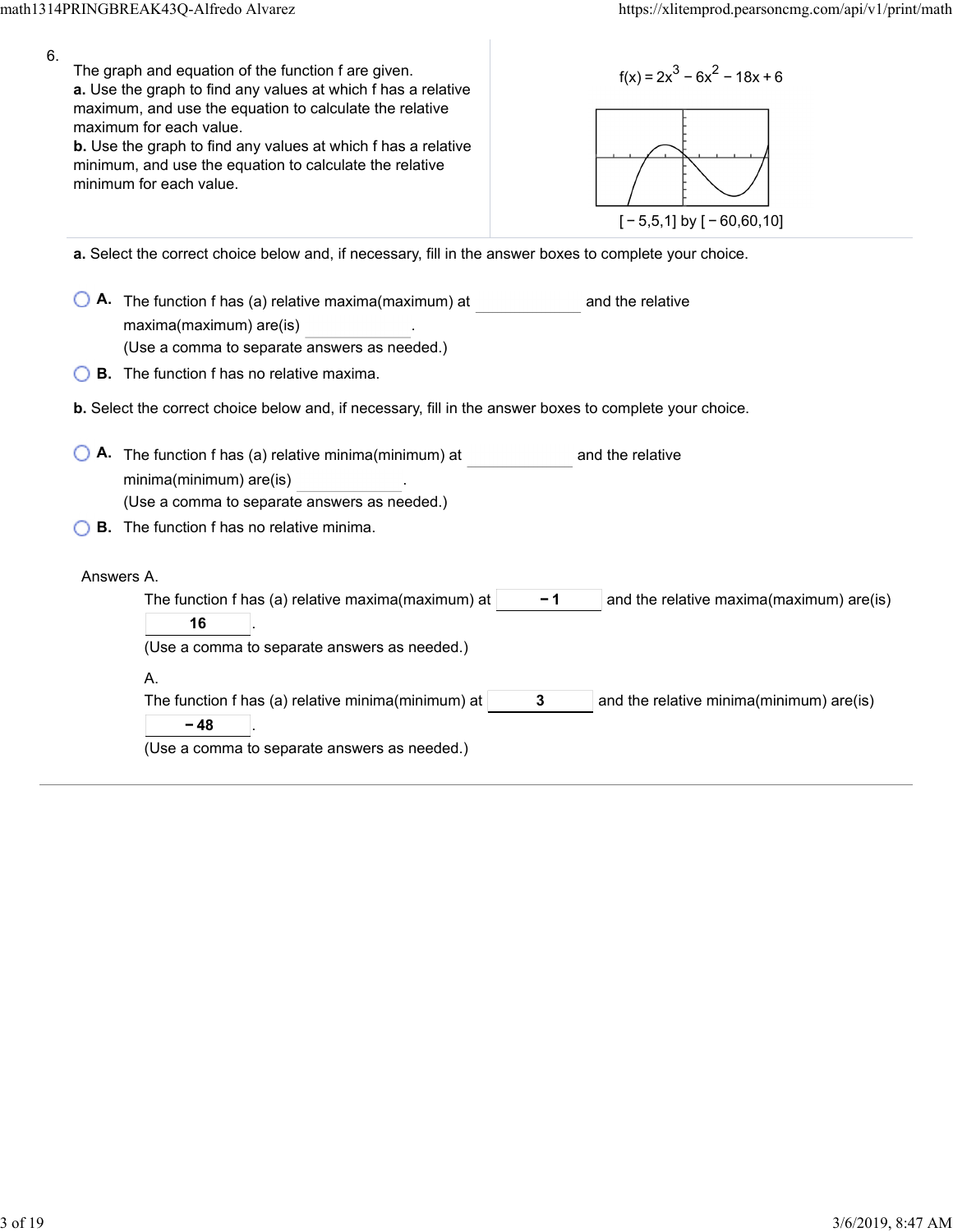| 7. The domain of the piecewise function is $(-\infty,\infty)$ . | $f(x) = \begin{cases} x + 2 & \text{if } x < -4 \end{cases}$ |
|-----------------------------------------------------------------|--------------------------------------------------------------|
| <b>a.</b> Graph the function.                                   |                                                              |
| <b>b.</b> Use your graph to determine the function's range.     | $\begin{cases} x - 2 & \text{if } x \geq -4 \end{cases}$     |



(Simplify your answer.)  $\frac{f(x+h)-f(x)}{h} =$ 

Answer: 2x + h − 5

8.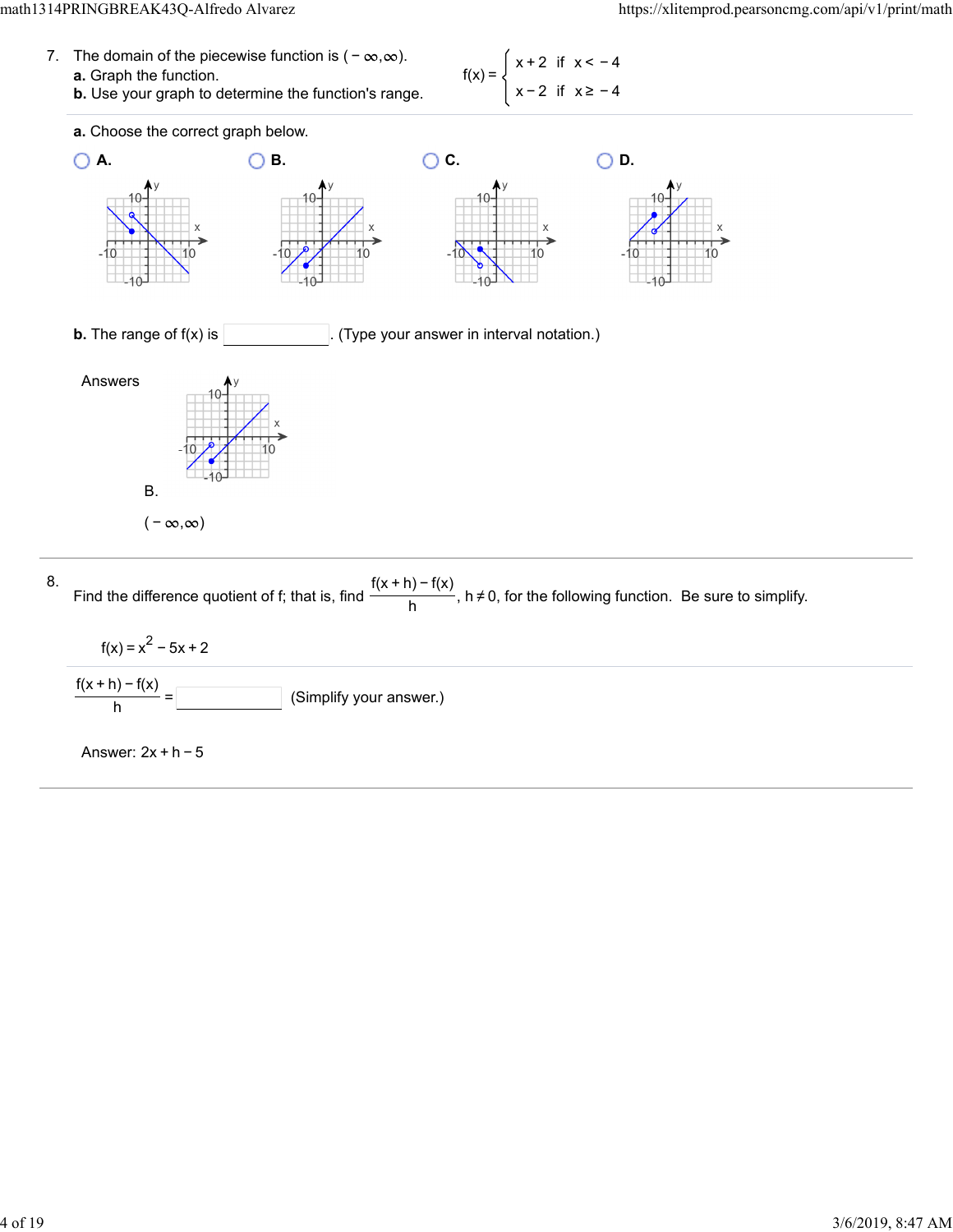Use the graph of  $y = f(x)$  to graph the function  $g(x) = f(x + 1) + 4$ .



Choose the correct graph of g below.





10. Find the domain of the function.

$$
f(x) = \sqrt{30 - 3x}
$$

What is the domain of f?

(Type your answer in interval notation.)

Answer:  $(-\infty, 10]$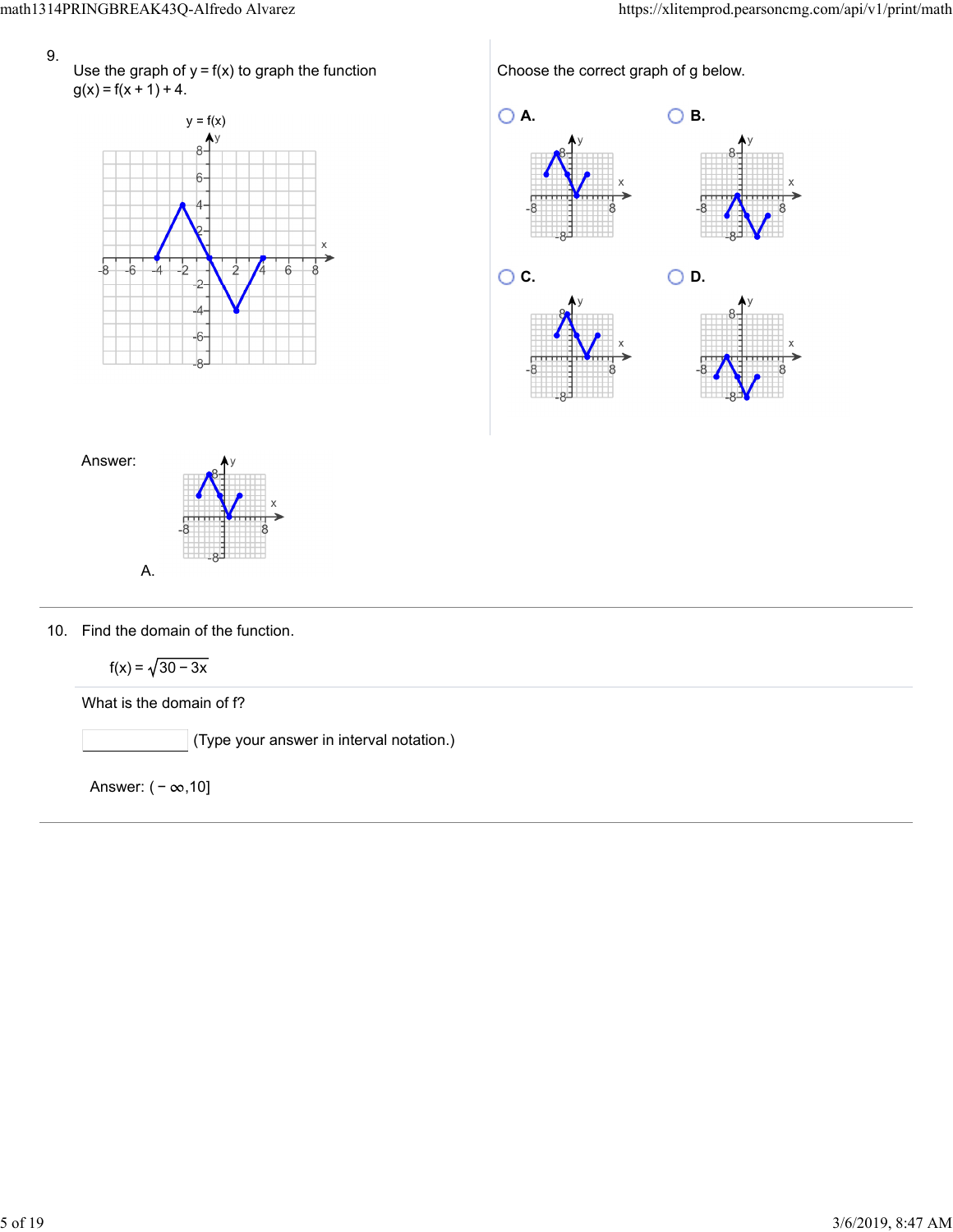11. First find 
$$
f + g
$$
,  $f - g$ ,  $fg$  and  $\frac{f}{g}$ . Then determine the domain for each function.

$$
f(x) = 3x^2 - 32x + 64, g(x) = x - 8
$$

 $(f+g)(x) =$  (Simplify your answer.)

What is the domain of  $f+g$ ?

O 
$$
(-\infty, \infty)
$$
  
\nO  $[0, \infty)$   
\nO  $\left(\frac{56}{31}, \infty\right)$   
\nO  $\left(-\infty, \frac{56}{31}\right) \cup \left(\frac{56}{31}, \infty\right)$   
\n(f - g)(x) = \_\_\_\_\_\_ (Simplify your answer.)

What is the domain of f - g?

О 56<br>31,

- $\bigcirc$   $(-\infty,\infty)$
- $\bigcirc$  ( − ∞,2)∪(2,∞)

$$
\bigcirc \quad [0,\infty)
$$

 $(fg)(x) =$ 

What is the domain of fg?

O 
$$
\left(\frac{24}{11}, \infty\right)
$$
  
\nO  $\left(-\infty, \frac{24}{11}\right) \cup \left(\frac{24}{11}, \infty\right)$   
\nO  $(-\infty, 8) \cup (8, \infty)$   
\nO  $(-\infty, \infty)$   
\n $\left(\frac{f}{g}\right)(x) =$  (Simplify your answer.)  
\nWhat is the domain of  $\frac{f}{g}$ ?  
\nO  $[0, \infty)$   
\nO  $(-\infty, \infty)$   
\nO  $(8, \infty)$   
\nO  $(-\infty, 8) \cup (8, \infty)$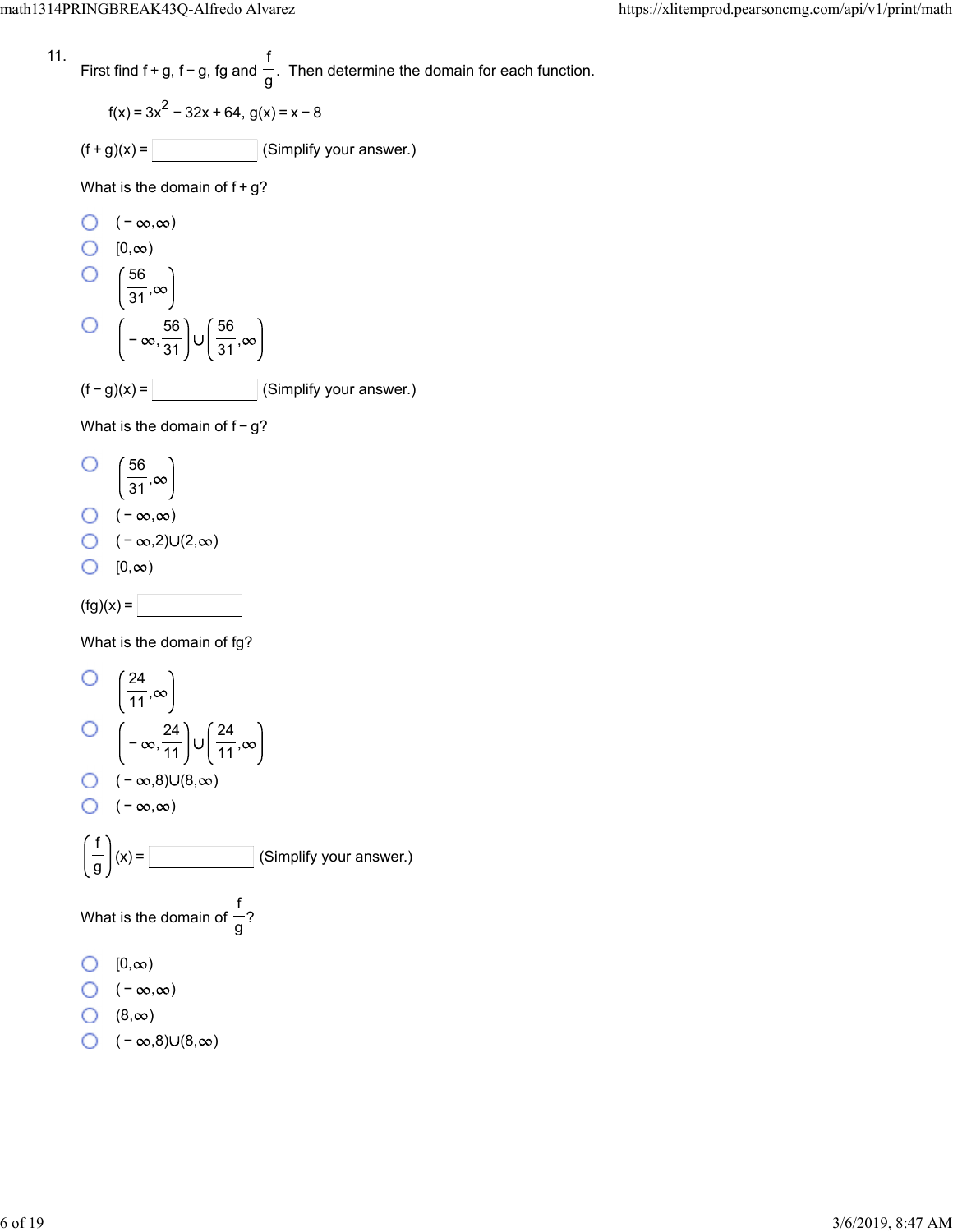Answers 
$$
3x^2 - 31x + 56
$$
  
\n $(-\infty, \infty)$   
\n $3x^2 - 33x + 72$   
\n $(-\infty, \infty)$   
\n $3x^3 - 56x^2 + 320x - 512$   
\n $(-\infty, \infty)$   
\n $3x - 8$ 

 $(-\infty, 8) \cup (8, \infty)$ 

12. For  $f(x) = 1 - x$  and  $g(x) = 4x^2 + x + 2$ , find the following functions.



13. Find the distance between the pair of points.

|  | $(4,2)$ and $(10,10)$ |
|--|-----------------------|
|  |                       |

| The distance between the points is<br>units.                        |
|---------------------------------------------------------------------|
| (Round to two decimal places as needed.)                            |
| Answer: 10                                                          |
| 14. Find the midpoint of the line segment with the given endpoints. |
| $(8,6)$ and $(4,10)$                                                |
| The midpoint of the segment is                                      |
| (Type an ordered pair.)                                             |
| Answer: (6,8)                                                       |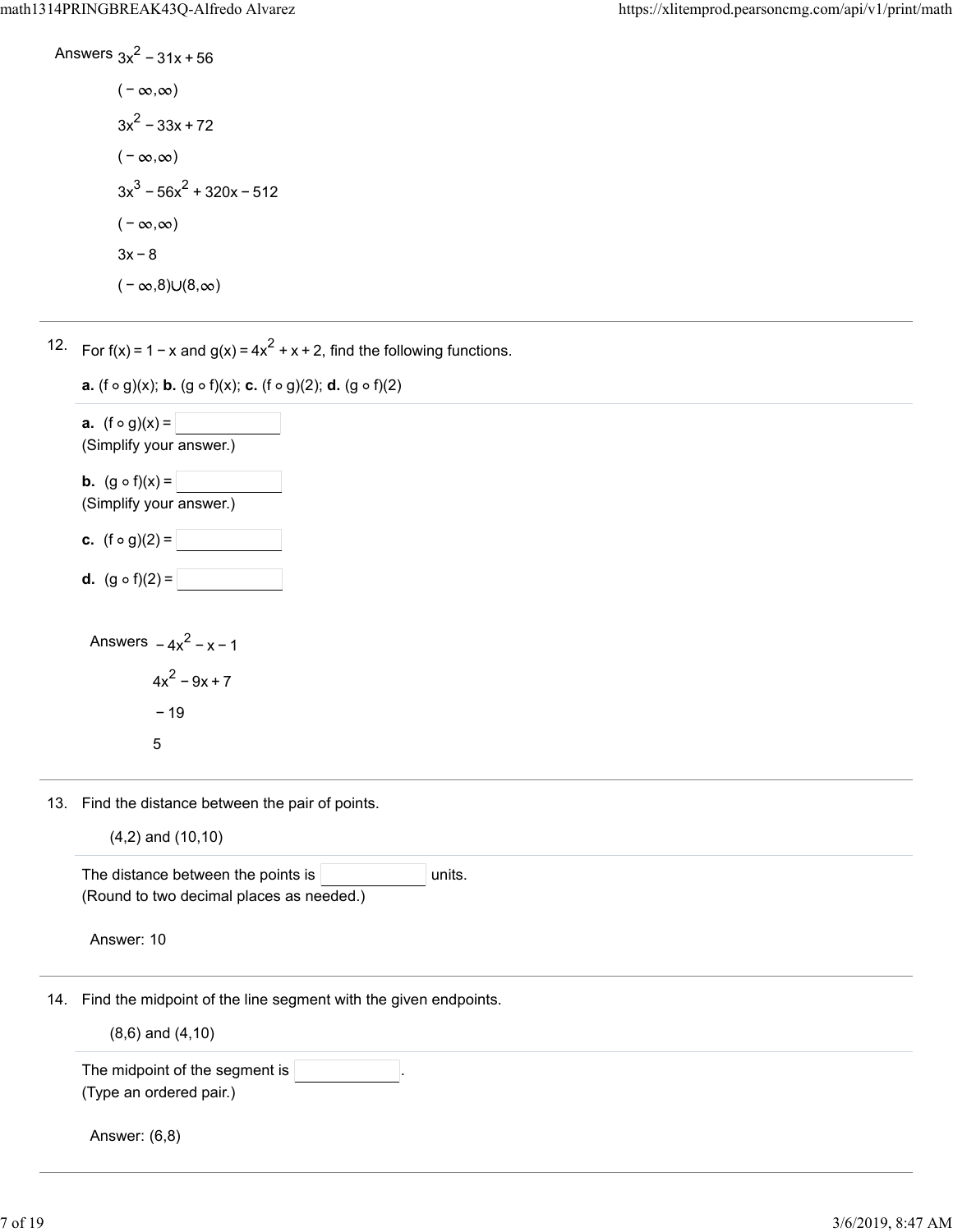Complete the square and write the equation of the circle in standard form. Then determine the center and radius of the circle to graph the equation.

$$
x^2 + y^2 + 4x + 2y - 4 = 0
$$

The equation in standard form is (Simplify your answer.)

Use the graphing tool to graph the circle.





16. In the following exercise, find the coordinates of the vertex for the parabola defined by the given quadratic function.

$$
f(x) = 4x^2 + 8x + 8
$$

The vertex is  $\vert$  (Type an ordered pair.)

Answer: ( − 1,4)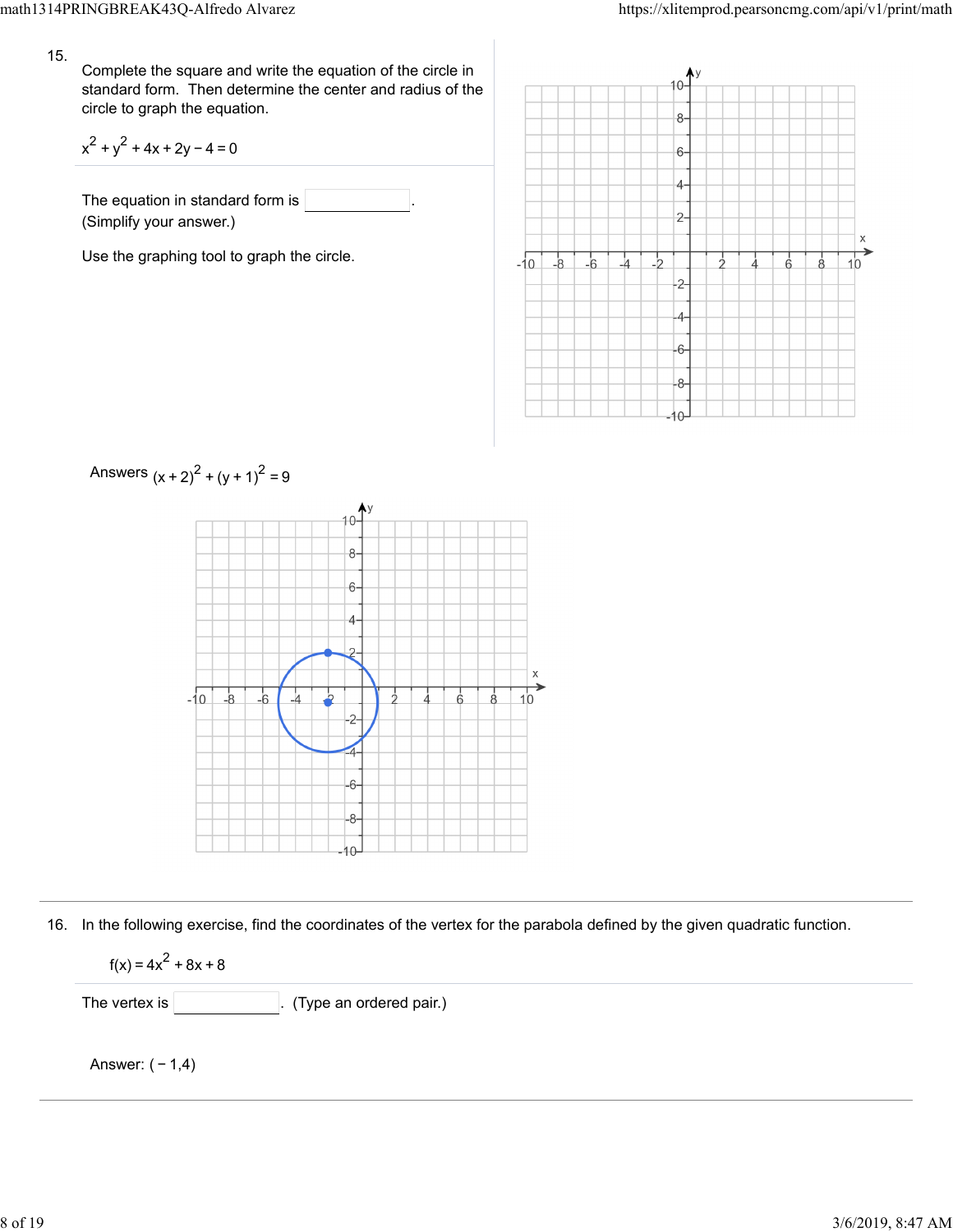Use the vertex and intercepts to sketch the graph of the quadratic function. Give the equation of the parabola's axis of symmetry. Use the graph to determine the domain and range of the function.

$$
f(x) = (x - 2)^{2} - 1
$$

Use the graphing tool to graph the function. Use the vertex and one of the intercepts when drawing the graph.







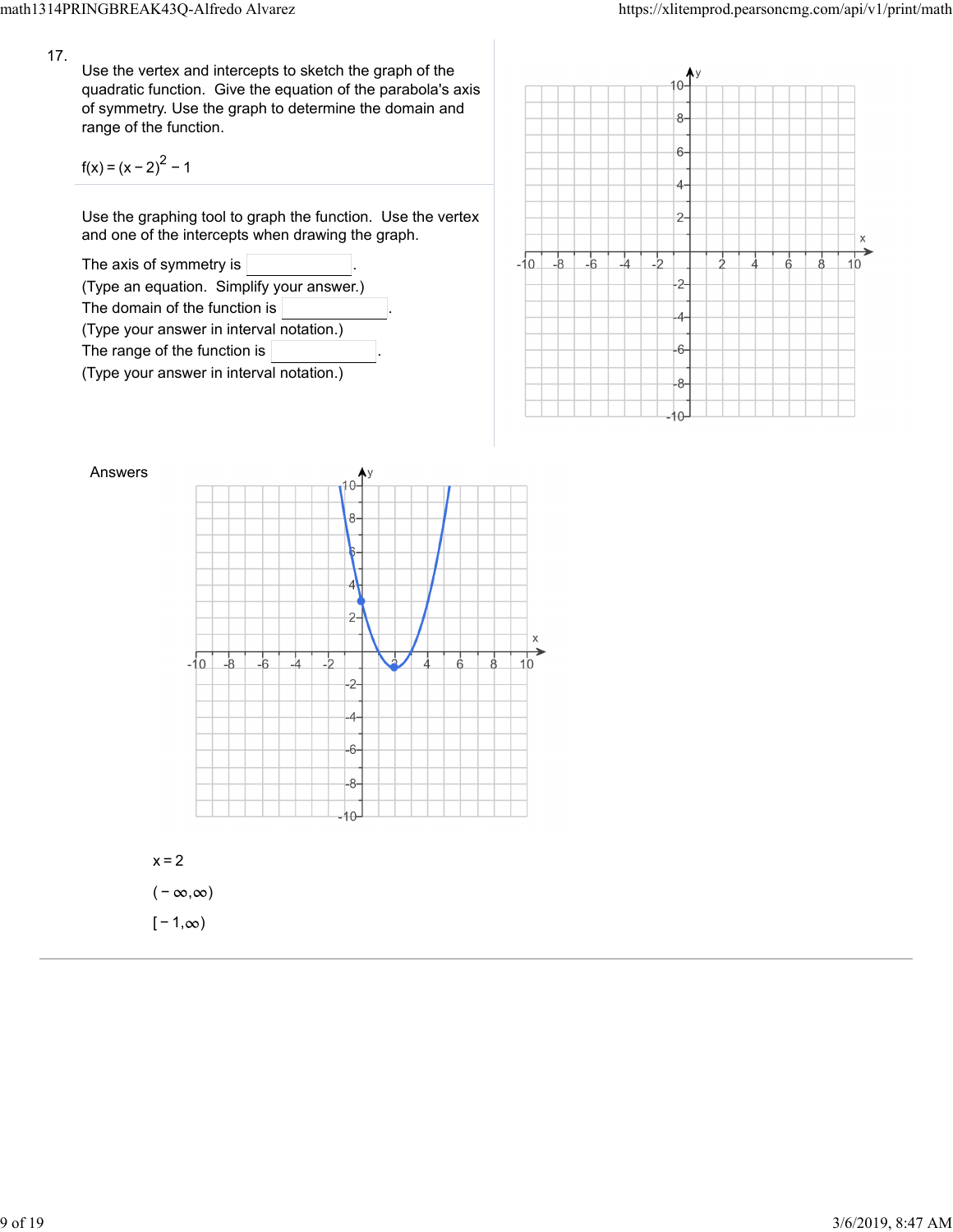Use the vertex and intercepts to sketch the graph of the quadratic function. Give the equation of the parabola's axis of symmetry. Use the graph to determine the domain and range of the function.

$$
f(x) = 2x - x^2 + 3
$$

Use the graphing tool to graph the equation. Use the vertex and one of the intercepts to draw the graph.







19. Solve the equation  $x^3 + 2x^2 - 5x - 6 = 0$  given that 2 is a zero of  $f(x) = x^3 + 2x^2 - 5x - 6$ .

The solution set is . (Use a comma to separate answers as needed.)

Answer: 2, − 1, − 3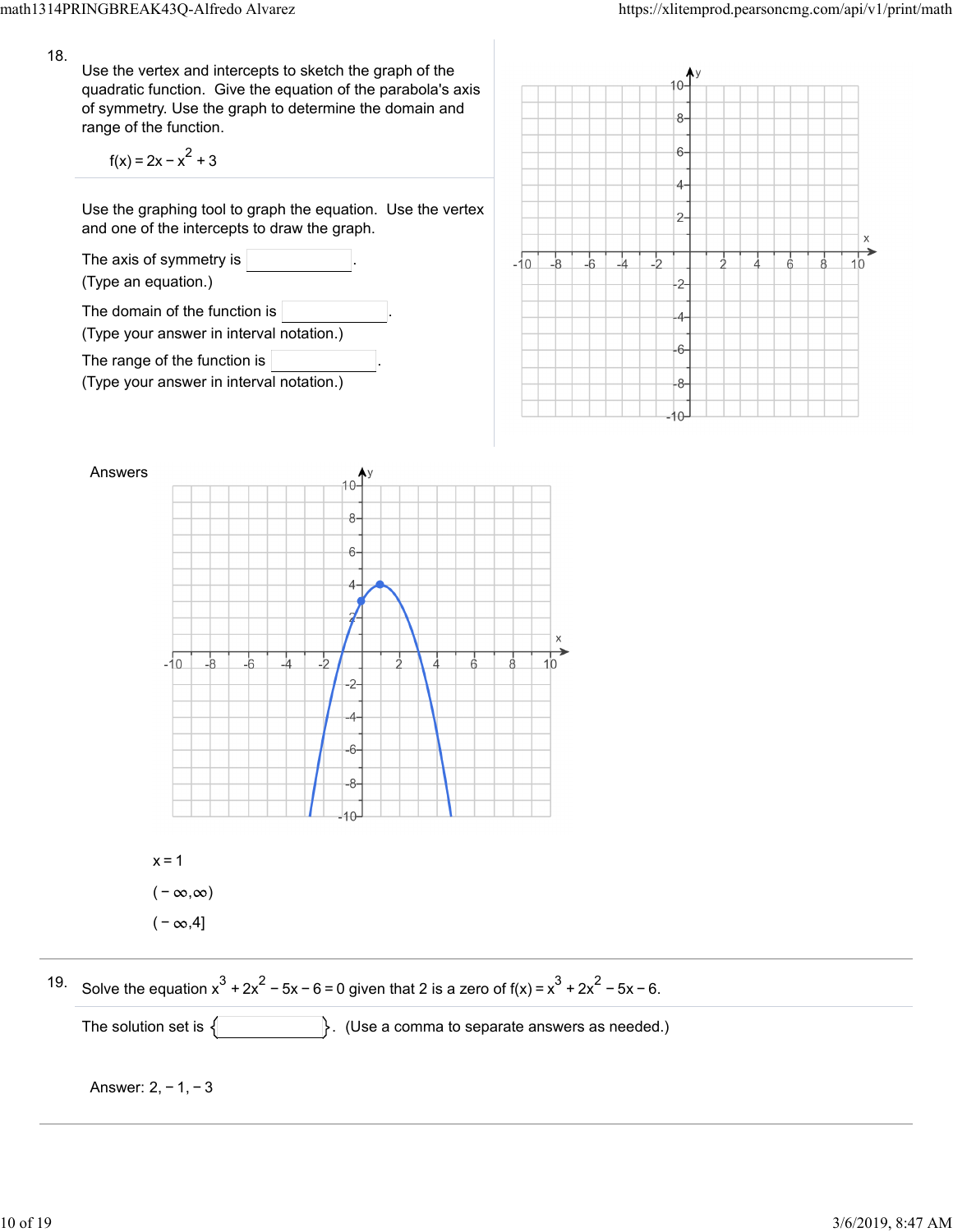20. The following function is given.

 $f(x) = 3x^{3} - 7x^{2} - 75x + 175$ 

**a.** List all rational zeros that are possible according to the Rational Zero Theorem. Choose the correct answer below.

**A.**  $\pm 1, \pm 3, \pm \frac{1}{5}, \pm \frac{3}{5}, \pm \frac{1}{40}, \pm \frac{3}{7}, \pm \frac{1}{7}, \pm \frac{3}{75}, \pm \frac{1}{25}, \pm \frac{3}{75}, \pm \frac{1}{75}$  **B.**  $\pm 1, \pm 3, \pm \frac{1}{5}, \pm \frac{3}{65}, \pm \frac{1}{25}, \pm \frac{3}{75}, \pm \frac{1}{75}, \pm \frac{3}{25}, \pm \frac{1}{25}, \pm \frac{3}{25}, \pm \frac{1}{25}$  **C.**  $\pm 1, \pm 5, \pm 10, \pm 7, \pm 35, \pm 175, \pm \frac{1}{2}, \pm \frac{5}{2}, \pm \frac{10}{2}, \pm \frac{7}{2}, \pm \frac{35}{2}, \pm \frac{10}{2}$  **D.**  $\pm 1, \pm 5, \pm 25, \pm 7, \pm 35, \pm 175, \pm \frac{1}{2}, \pm \frac{5}{2}, \pm \frac{25}{2}, \pm \frac{7}{2}, \pm \frac{35}{2}, \pm \frac{1}{2}$  

**b.** Use synthetic division to test several possible rational zeros in order to identify one actual zero.

One rational zero of the given function is . (Simplify your answer.)

**c.** Use the zero from part **(b)** to find all the zeros of the polynomial function.

The zeros of the function f(x) =  $3x^3 - 7x^2 - 75x + 175$  are  $\left[\right]$ (Simplify your answer. Type an integer or a fraction. Use a comma to separate answers as needed.)

Answers D.  $\pm$  1,  $\pm$  5,  $\pm$  25,  $\pm$  7,  $\pm$  35,  $\pm$  175,  $\pm$   $\frac{1}{2}$ ,  $\pm$   $\frac{1}{2}$ ,  $\pm$   $\frac{1}{2}$ ,  $\pm$   $\frac{1}{2}$ ,  $\pm$  ,5, − 5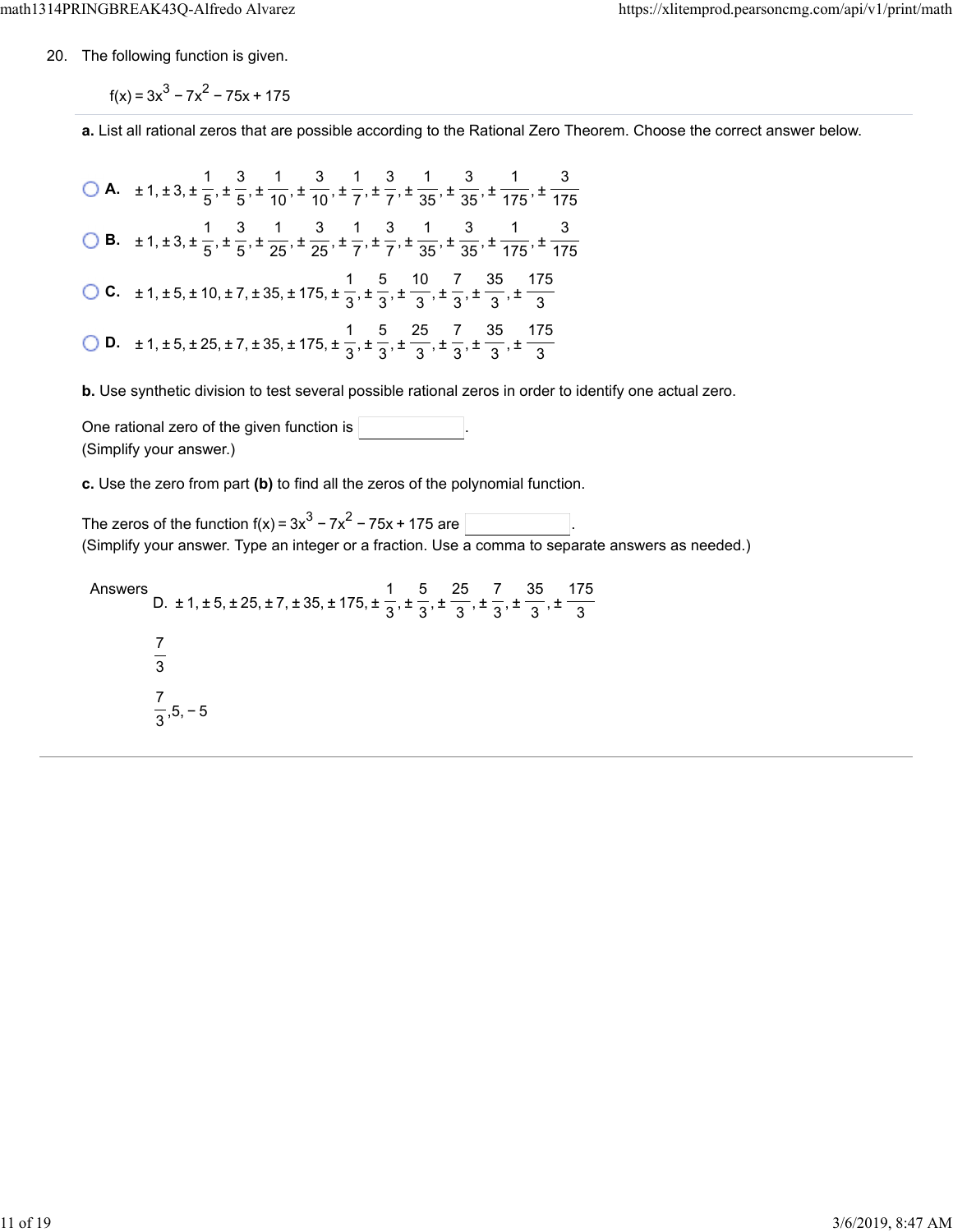- 21. An incomplete graph of the polynomial function f(x) =  $-x^3 + 3x^2 + 13x - 15$  is shown on the right.
	- **a.** Find all zeros of the function.
	- **b.** Without using a graphing utility, draw a complete graph of the function.



**a.** The zeros are (Use a comma to separate answers as needed.)

**b.** Choose the correct graph of the function below. The scale for each graph is [ − 10, 10, 1] by [ − 60, 65, 5].







22. Fill in the blank so that the resulting statement is true.

Based on the synthetic division shown below, the equation of the slant asymptote of  $f(x) = \frac{1}{x}$  figures is \_\_\_\_\_\_\_.  $6x^2 - 6x + 7$ x−7

| 6 | - 6 |        |
|---|-----|--------|
|   |     | 42 252 |
| 6 |     | 36 259 |

Based on the synthetic division shown, the equation of the slant asymptote of  $f(x) = \frac{1}{x}$  is . (Type an equation.)  $6x^2 - 6x + 7$ x−7

Answer:  $y = 6x + 36$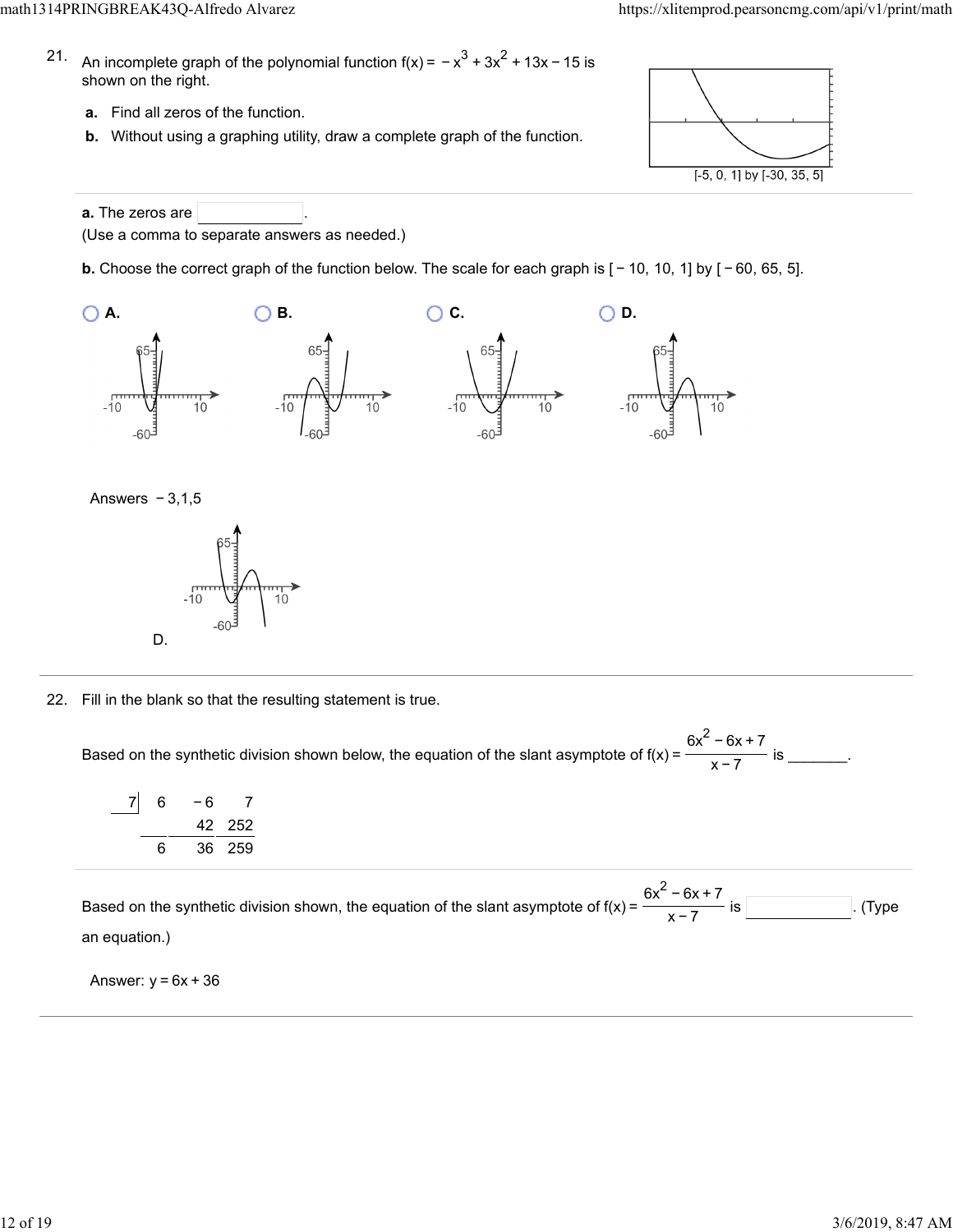23. Find the vertical asymptotes, if any, and the values of x corresponding to holes, if any, of the graph of the rational function.

$$
f(x) = \frac{x}{x+8}
$$

Select the correct choice below and, if necessary, fill in the answer box to complete your choice. (Type an equation. Use commas to separate answers as needed.)

| A. There are no vertical asymptotes but there is(are) hole(s) corresponding to                                                                                                        |
|---------------------------------------------------------------------------------------------------------------------------------------------------------------------------------------|
| <b>B.</b> The vertical asymptote(s) is(are)<br>. There are no holes.                                                                                                                  |
| C. The vertical asymptote(s) is(are) end note(s) corresponding to                                                                                                                     |
| <b>D.</b> There are no discontinuities.                                                                                                                                               |
| Answer: B. The vertical asymptote(s) is (are) $\vert$<br>$x = -8$<br>. There are no holes.                                                                                            |
| Find the vertical asymptotes, if any, and the values of x corresponding to holes, if any, of the graph of the rational function.                                                      |
| $f(x) = \frac{x-5}{x^2 - 11x + 30}$                                                                                                                                                   |
| Select the correct choice below and, if necessary, fill in the answer box(es) to complete your choice. (Type an integer or a<br>fraction. Use a comma to separate answers as needed.) |
| $\bigcirc$ <b>A.</b> Vertical asymptote(s) at $x =$<br>and hole(s) at $x =$                                                                                                           |
| <b>B.</b> Hole(s) at $x =$                                                                                                                                                            |
| <b>C.</b> Vertical asymptote(s) at $x =$                                                                                                                                              |
| <b>D.</b> There are no discontinuities.                                                                                                                                               |
| Answer: A. Vertical asymptote(s) at $x =$ 6<br>and hole(s) at $x =$<br>5                                                                                                              |
| Find the horizontal asymptote, if any, of the graph of the rational function.<br>25.<br>$f(x) = \frac{10x}{5x^2 + 3}$                                                                 |
| Select the correct choice below and, if necessary, fill in the answer box to complete your choice.                                                                                    |
| A. The horizontal asymptote is<br>. (Type an equation.)<br><b>B.</b> There is no horizontal asymptote.                                                                                |
| (Type an equation.)<br>Answer: A. The horizontal asymptote is<br>$y = 0$                                                                                                              |
|                                                                                                                                                                                       |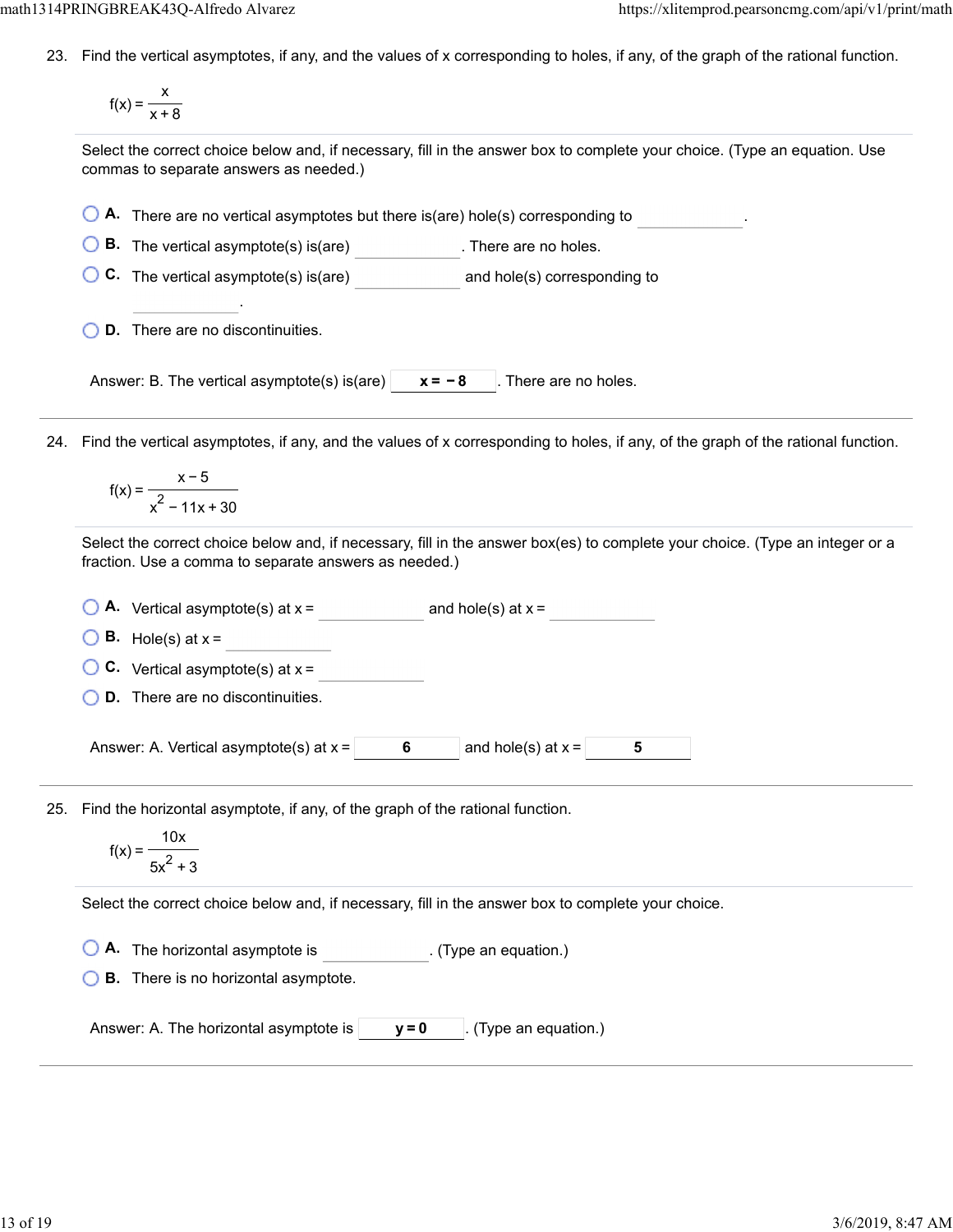26. Find the horizontal asymptote, if any, of the graph of the rational function.

$$
g(x) = \frac{20x^2}{5x^2 + 6}
$$

Select the correct choice below and, if necessary, fill in the answer box to complete your choice.

**A.** The horizontal asymptote is . (Type an equation.)

**B.** There is no horizontal asymptote.

Answer: A. The horizontal asymptote is  $\vert$   $\vert$  **y** = 4  $\vert$  . (Type an equation.)

27. Find the domain of the logarithmic function.

 $f(x) = log(5 - x)$ 

The domain of  $f(x) = \log(5 - x)$  is (Type your answer in interval notation.)

Answer:  $(-\infty, 5)$ 

28. Use properties of logarithms to expand the logarithmic expression as much as possible. Evaluate logarithmic expressions without using a calculator if possible.



Answer: 3 **log** <sub>b</sub>x + **log** <sub>b</sub>y − 4 **log** <sub>b</sub>z

29. Use properties of logarithms to expand the logarithmic expression as much as possible. Evaluate logarithmic expressions without using a calculator if possible.



Answer: 9 **ln** x + <del>−</del> **ln** (x<sup>2</sup> + 8) − 9 **ln** (x + 8) 1 2 2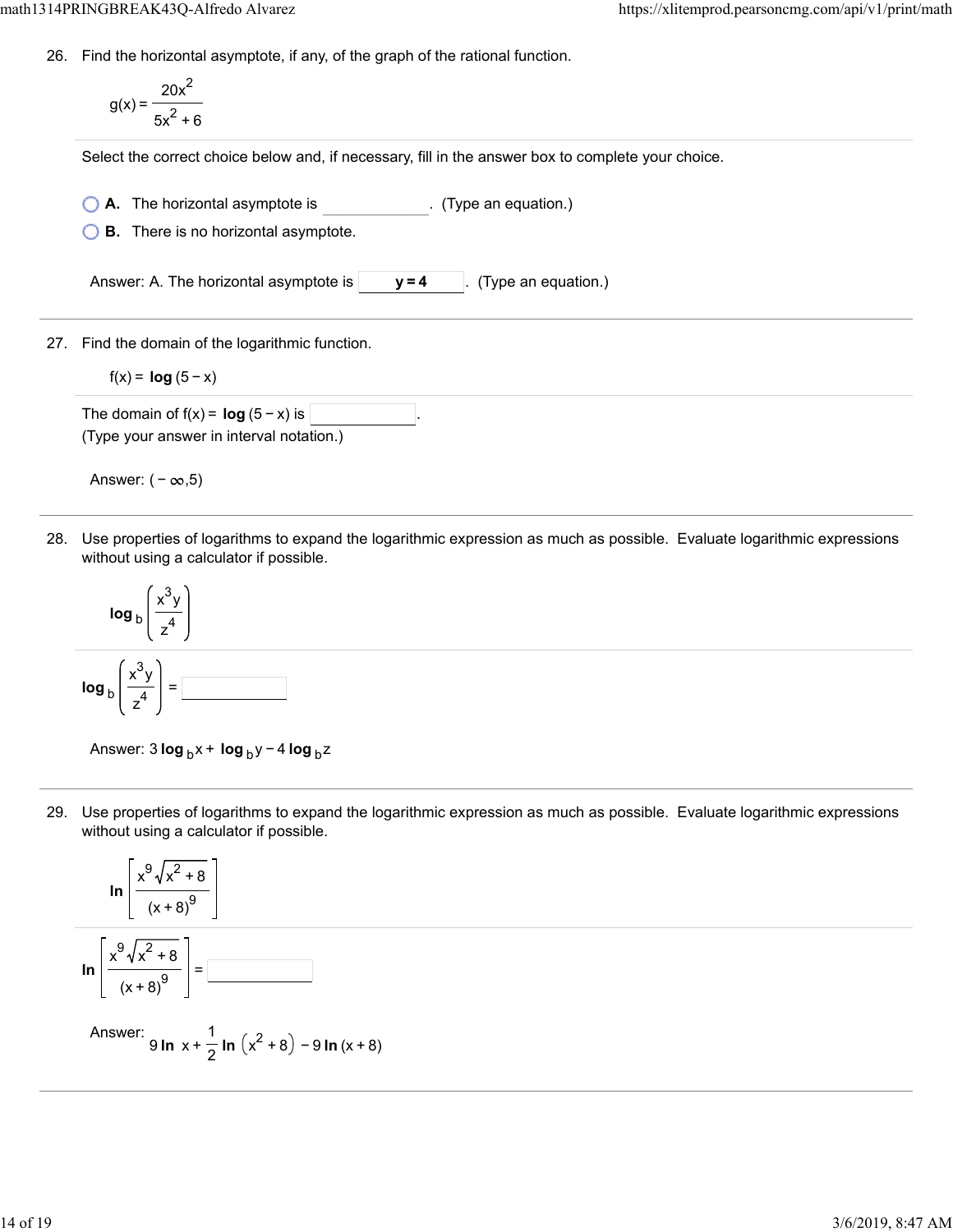30. Solve the following exponential equation by expressing each side as a power of the same base and then equating exponents.

| $4^{x+6} = 32^{x-3}$                                                                                                                                                                                                           |
|--------------------------------------------------------------------------------------------------------------------------------------------------------------------------------------------------------------------------------|
| The solution set is $\{$                                                                                                                                                                                                       |
| Answer: 9                                                                                                                                                                                                                      |
| 31. Solve the following exponential equation by taking the natural logarithm on both sides. Express the solution in terms of<br>natural logarithms. Then, use a calculator to obtain a decimal approximation for the solution. |
| $9e^{2x}$ = 1098                                                                                                                                                                                                               |
| What is the solution in terms of natural logarithms?                                                                                                                                                                           |
| The solution set is $\{$<br>(Use a comma to separate answers as needed. Simplify your answer. Use integers or fractions for any numbers in the<br>expression.)                                                                 |
| What is the decimal approximation for the solution?                                                                                                                                                                            |
| The solution set is $\{$<br>(Use a comma to separate answers as needed. Round to two decimal places as needed.)                                                                                                                |
| Answers In 122<br>2<br>2.40                                                                                                                                                                                                    |
| 32. Solve the exponential equation. Express the solution in terms of natural logarithms. Then use a calculator to obtain a<br>decimal approximation for the solution.                                                          |
| $5^{(x-1)} = 474$                                                                                                                                                                                                              |
| What is the solution in terms of natural logarithms?                                                                                                                                                                           |
| The solution set is<br>(Use a comma to separate answers as needed. Simplify your answer. Use integers or fractions for any numbers in the<br>expression.)                                                                      |
| What is the decimal approximation for the solution?                                                                                                                                                                            |
| The solution set is $\{$<br>(Use a comma to separate answers as needed. Round to two decimal places as needed.)                                                                                                                |
|                                                                                                                                                                                                                                |
| Answers In 474                                                                                                                                                                                                                 |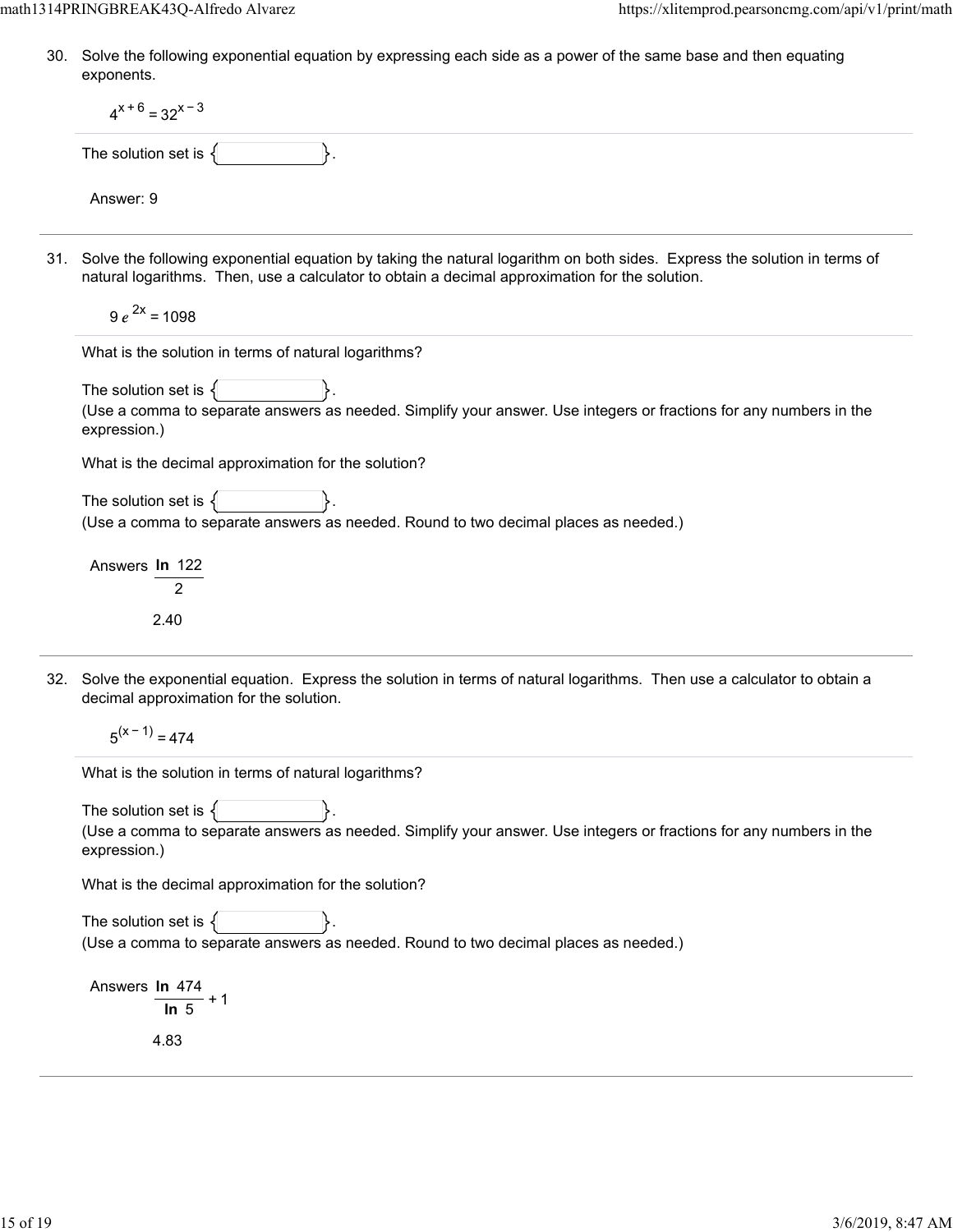33. Solve the following logarithmic equation. Be sure to reject any value of x that is not in the domain of the original logarithmic expression. Give the exact answer.

|     | $log_2(x + 23) = 6$                                                                                                                                                                                |
|-----|----------------------------------------------------------------------------------------------------------------------------------------------------------------------------------------------------|
|     | Select the correct choice below and, if necessary, fill in the answer box to complete your choice.                                                                                                 |
|     | <b>A.</b> The solution set is $\{$ $\}$ . (Type an integer or a simplified fraction.)<br><b>B.</b> There is no solution.                                                                           |
|     | Answer: A. The solution set is $\{$<br>$\left\vert \right\rangle$ . (Type an integer or a simplified fraction.)<br>41                                                                              |
| 34. | Solve the logarithmic equation. Be sure to reject any value of x that is not in the domain of the original logarithmic<br>expressions. Give an exact answer.<br>$\log_{9}x + \log_{9}(8x - 1) = 1$ |
|     | Select the correct choice below and, if necessary, fill in the answer box to complete your choice.                                                                                                 |
|     | <b>A.</b> The solution set is $\{$ $\}$ . (Type an exact answer in simplified form.)<br><b>B.</b> There is no solution.                                                                            |
|     | $\frac{9}{8}$<br>$\bigg\}$ . (Type an exact answer in simplified form.)<br>Answer: A. The solution set is $\left\{ \right.$                                                                        |
| 35. | Solve the logarithmic equation. Be sure to reject any value of x that is not in the domain of the original logarithmic<br>expressions. Give the exact answer.<br>$\log_3(x-6)$ + $\log_3(x+2)$ = 2 |
|     | Select the correct choice below and, if necessary, fill in the answer box to complete your choice.                                                                                                 |
|     | <b>A.</b> The solution set is $\{$<br>(Simplify your answer. Use a comma to separate answers as needed.)<br><b>B.</b> There is no solution.                                                        |
|     | Answer: A. The solution set is $\{$<br>7<br>(Simplify your answer. Use a comma to separate answers as needed.)                                                                                     |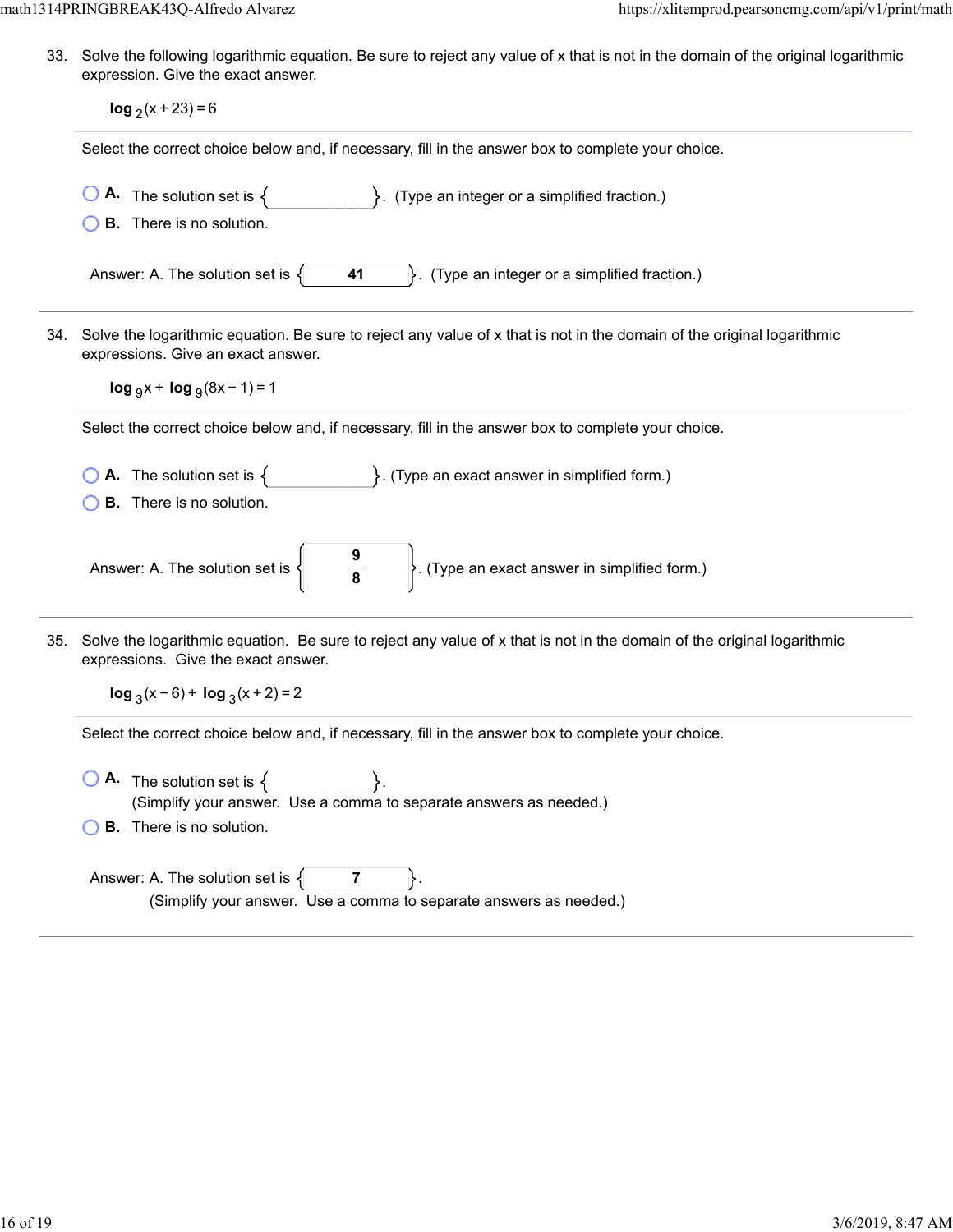36. Solve the logarithmic equation. Be sure to reject any value of x that is not in the domain of the original logarithmic expressions. Give the exact answer.

**log**  $2(x + 11) - \log_2(x - 4) = 4$ 

Select the correct choice below and, if necessary, fill in the answer box to complete your choice.

| $\overline{O}$ <b>A</b> The solution set is $\{$                   |  |  |
|--------------------------------------------------------------------|--|--|
| (Simplify your answer. Use a comma to separate answers as needed.) |  |  |
| $\bigcirc$ <b>B.</b> There is no solution.                         |  |  |

Answer: A. The solution set is  $\{$ **5** (Simplify your answer. Use a comma to separate answers as needed.)

37. Solve the logarithmic equation. Be sure to reject any value of x that is not in the domain of the original logarithmic expressions. Give the exact answer.

**log** x + **log** (x − 5) = **log** 24

Select the correct choice below and, if necessary, fill in the answer box to complete your choice.

- $\bigcirc$  **A.** The solution set is  $\{ \}$ . (Simplify your answer. Use a comma to separate answers as needed.)
- **B.** There is no solution.

Answer: A. The solution set is  $\{$  **8** (Simplify your answer. Use a comma to separate answers as needed.)

38. Complete the table for a savings account subject to 2 compoundings yearly.

$$
\left[A = P\left(1 + \frac{r}{n}\right)^{nt}\right]
$$

| Amounted        | Number of                  | <b>Annual Interest</b> | <b>Accumulated</b> | <b>Time t</b> |
|-----------------|----------------------------|------------------------|--------------------|---------------|
| <b>Invested</b> | <b>Compounding Periods</b> | <b>IRate</b>           | <b>Amount</b>      | lin Years     |
| \$13,000        | c                          | 6.75%                  | \$25,000           |               |

Let A represent the accumulated amount, P the amount invested, n the number of compounding periods, r the annual interest rate, and t the time. Find the time, t.

 $t =$  | years

(Do not round until the final answer. Then round to one decimal place as needed.)

Answer: 9.9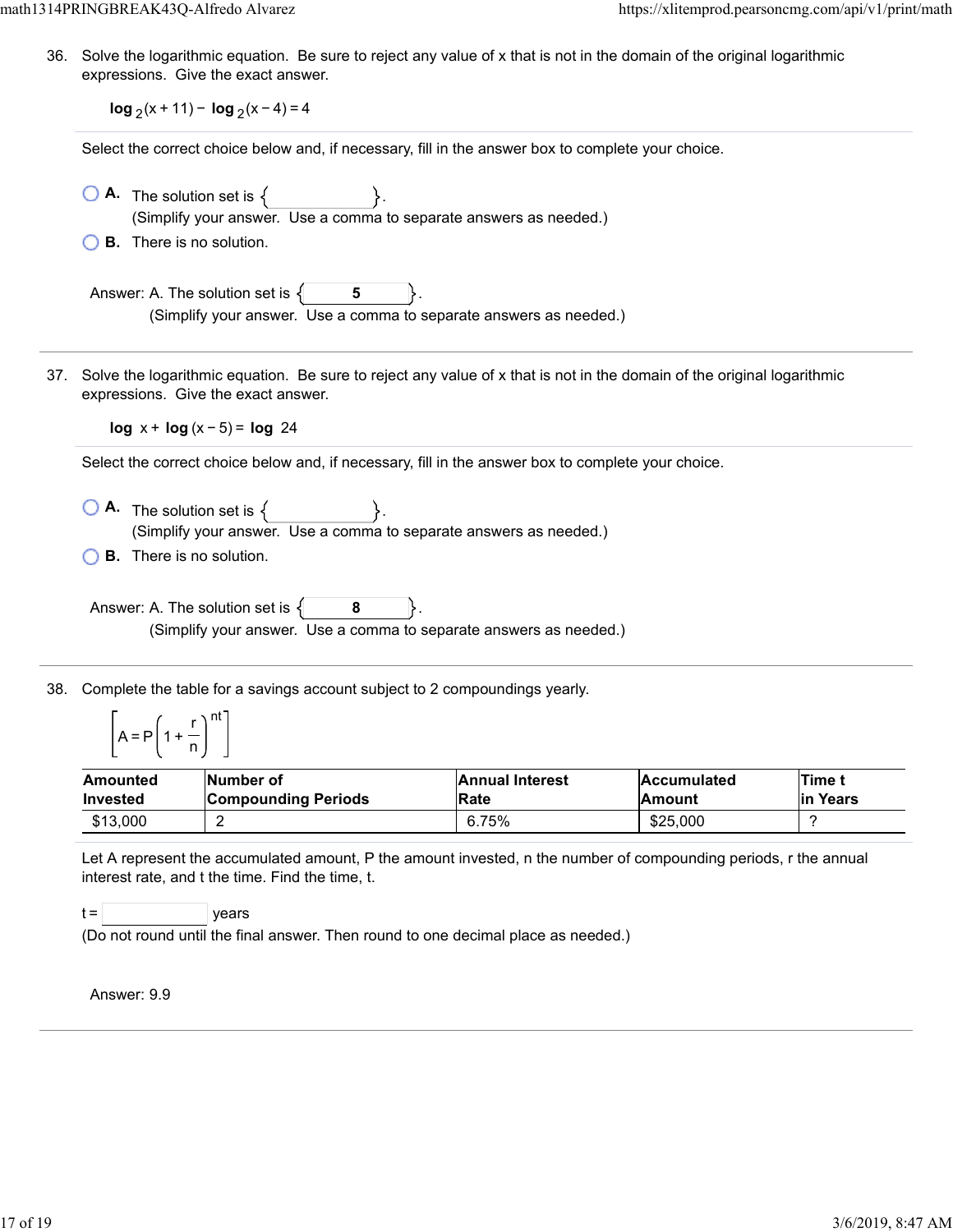39. Prehistoric cave paintings were discovered in a cave in France. The paint contained 25% of the original carbon-14. Use the exponential decay model for carbon-14, A=A<sub>0</sub>  $e^{\,-\,0.000121t}$ , to estimate the age of the paintings.

|     | The paintings are approximately<br>years old. (Round to the nearest integer.)                                |
|-----|--------------------------------------------------------------------------------------------------------------|
|     | Answer: 11,457                                                                                               |
| 40. | Solve the given system of equations.                                                                         |
|     | $x + y + 8z = 38$                                                                                            |
|     | $x + y + 5z = 26$<br>$x - 8y - 2z = -29$                                                                     |
|     |                                                                                                              |
|     | Select the correct choice below and fill in any answer boxes within your choice.                             |
|     | A. There is one solution. The solution set is                                                                |
|     | ) }. (Simplify your answers.)<br><u> 1989 - Jan Stein Berlin, Amerikaansk kanton (</u><br>{(                 |
|     |                                                                                                              |
|     | <b>B.</b> There are infinitely many solutions.                                                               |
|     | C. There is no solution.                                                                                     |
|     |                                                                                                              |
|     | Answer: A.                                                                                                   |
|     | There is one solution. The solution set is $\{()$<br>$\mathbf{3}$<br>$\mathbf{3}$<br>$\overline{\mathbf{4}}$ |
|     | answers.)                                                                                                    |
|     |                                                                                                              |
|     | 41. Write the first four terms of the sequence whose general term is given.                                  |
|     | 2n                                                                                                           |
|     | $a_n = \frac{a_{n+1}}{n+1}$                                                                                  |
|     |                                                                                                              |
|     | (Simplify your answer.)<br>$a_1 =$                                                                           |
|     | (Simplify your answer.)<br>$a_2 =$                                                                           |
|     |                                                                                                              |
|     | (Simplify your answer.)<br>$a_3 =$                                                                           |

1 2